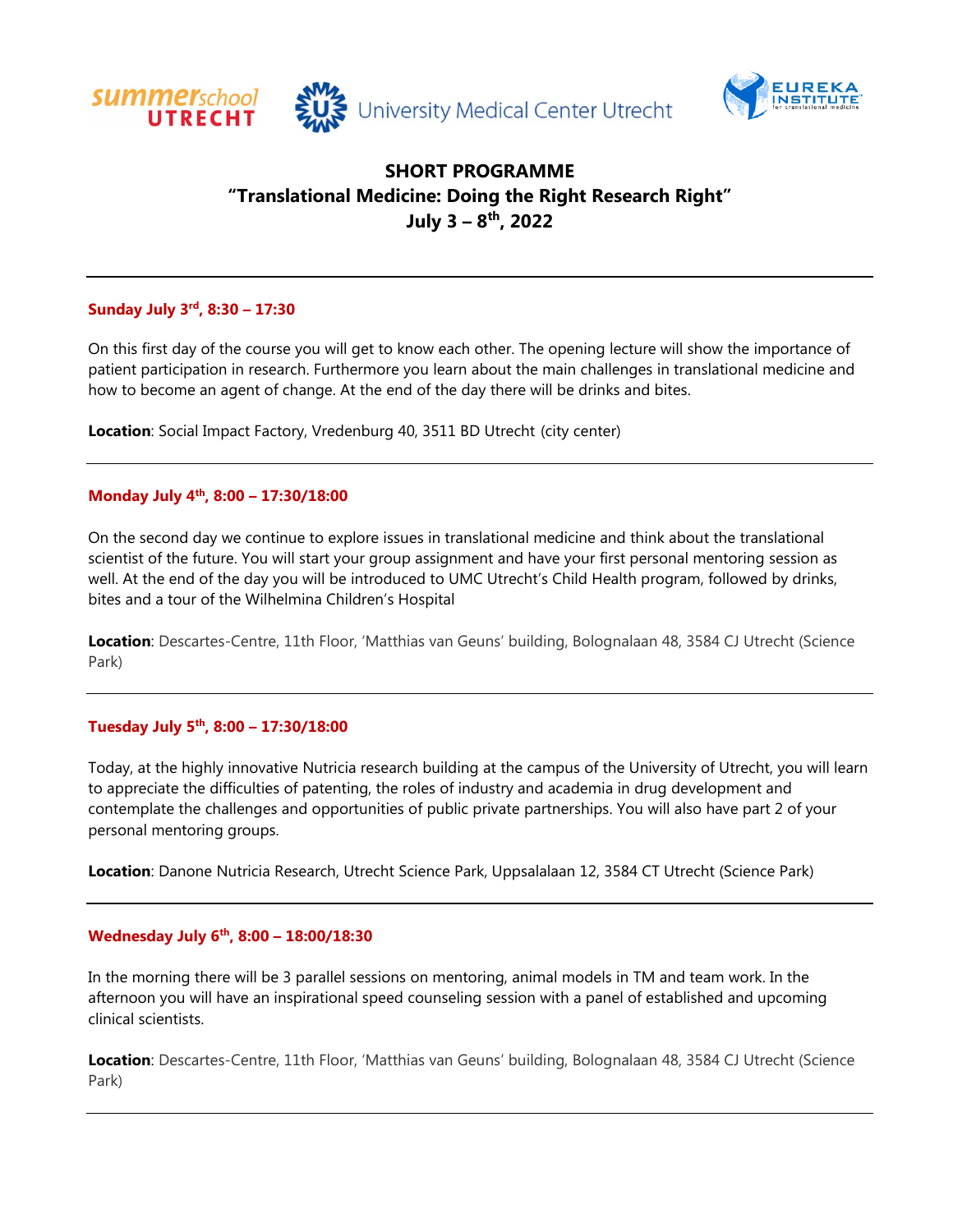



# **SHORT PROGRAMME "Translational Medicine: Doing the Right Research Right" July 3 – 8th, 2022**

# **Thursday July 7th, 8:00 – 17:30/18:00**

In the morning you will discover how to unleash your creativity and learn how to effectively work as a team and have true impact. In the afternoon we will move to the University's Botanical Gardens (located at Utrecht Science Park) and you will think and debate important ethical issues and dilemmas in TM. During the second half of the afternoon you will work on part 2 of your group assignment.

In the evening we will have the conference dinner with all participants and faculty, as of 18:30/19:00.

**Location**: Morning – Descartes-Centre, 11th Floor, 'Matthias van Geuns' building, Bolognalaan 48, 3584 CJ Utrecht (Science Park) Afternoon – UU Botanical Gardens, Budapestlaan 17, 3584 CD Utrecht (Science Park)

In the evening, as of 18:30/19:00 we will have a conference dinner with all participants and faculty at restaurant Oudaen, located in the city centre of Utrecht.

# **Friday July 8th, 8:30 – 17:30/18:00**

On this last day of the course there will be a wrap up and presentation of the group assignment. There will be 3 parallel sessions on how to prepare yourself for your future in translational Medicine. In the afternoon you will learn more about collaboration and working with patients. You will be stimulated to critically contemplate how to effectively navigate from bench to bedside together with patients. You will learn how introducing the patient's perspective can steer the direction of a research program and explore the importance of patient participation in crafting a socially robust and ethically sound research proposal. At the end of the day there will be a certificate ceremony, followed by farewell drinks and bites.

**Location**: Descartes-Centre, 11th Floor, 'Matthias van Geuns' building, Bolognalaan 48, 3584 CJ Utrecht (Science Park)

# **CORE FACULTY:**

**Manuela Battaglia** - Chief Operating Officer, Eureka Institute for Translational Medicine **Rinze Benedictus** – Staff advisor UMC Utrecht & Science in Transition – vice director of the course **Richard Foty** - Assistant Professor, Translational Research Program, Temerty Faculty of Medicine, University of Toronto, **course executive**

**Sabine Fuchs** – Pediatrician in metabolic disease at Wilhelmina Children's hospital, Utrecht **Gianfranco Grompone** - Chief Scientific Officer at BioGaia AB, Sweden